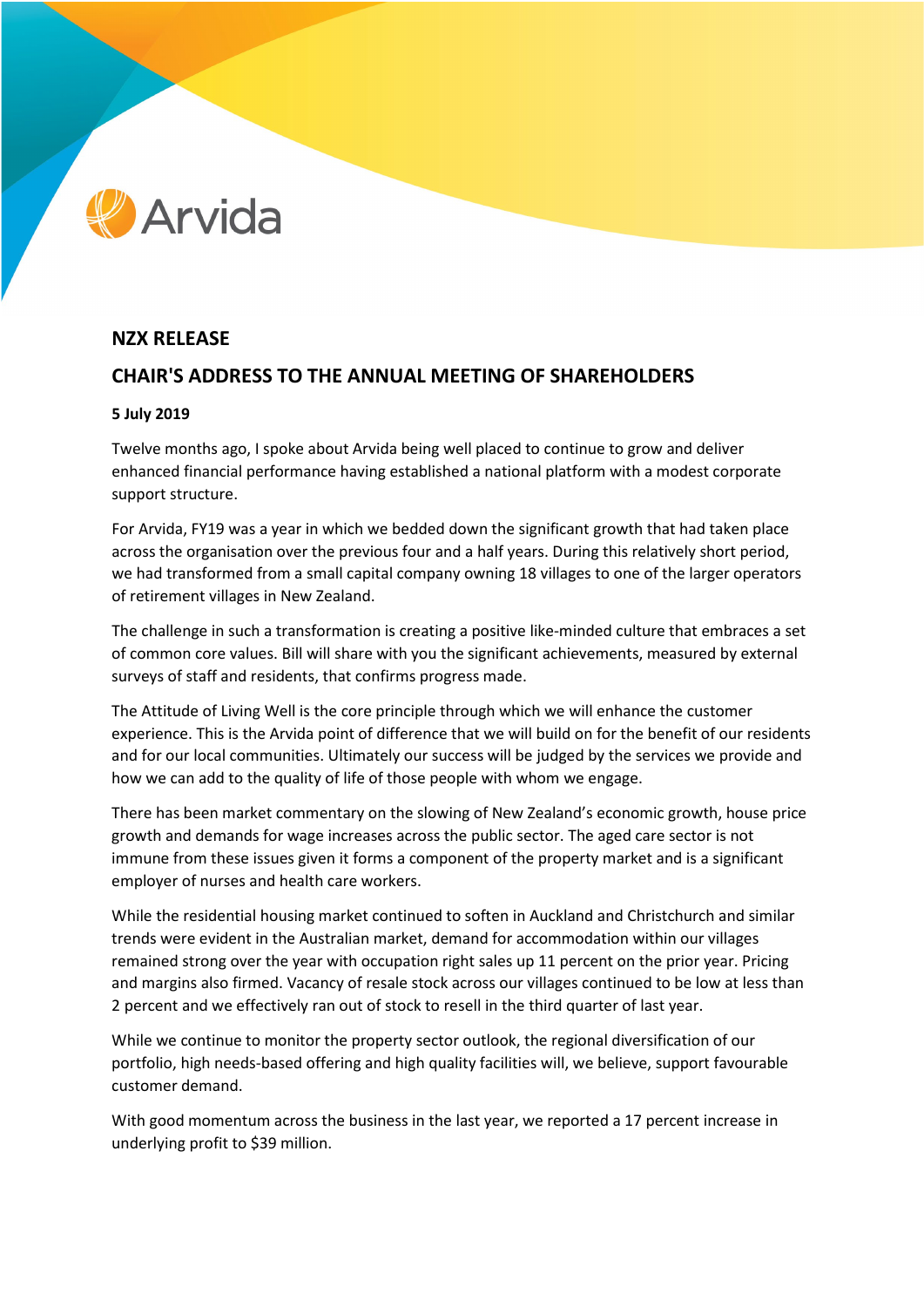57 percent of underlying profit was distributed to shareholders in 2019, bringing the total cash dividend paid to 5.35 cents per share or a 9 percent lift on the prior year.

The Board believes the current dividend policy to be sustainable.

113 new homes were completed by our development team in the year. This was up from the 97 completed in the prior year and we set a target build rate for the 2020 financial year of 170 new homes.

As Bill will cover in his review, we have development in progress across eleven sites currently and these are tracking to plan.

With the significant activity progressing and planned within the Waikato and Bay of Plenty regions, we brought head contractor functions in-house last year. This model is working well, with the benefit of greater project oversight assisting to manage delivery to timeframes and cost control.

An internal construction risk committee to support our progression into greater construction functions was established with external specialist oversight.

As you are aware, we announced a major transaction on 25 June to acquire three village complexes from the Sanderson Group. It includes the transition of the Sanderson Group development team to Arvida.

The two Tauranga villages and the Queenstown village are high quality facilities that meet our criteria in terms of location and ability to deliver to our strategy. The properties include 326 existing villas and capacity for a further 500 units to be developed.

This gives us immediate earnings accretion and expands our development pipeline across the business for the next 6 or 7 years. It immediately lifts our target build rate this year to 200 new homes. Bill will talk to the merits of this acquisition in his presentation.

Details of the transaction and funding structure have been provided to shareholders and offer documentation for the rights offer was mailed yesterday so should be in your hands shortly.

Market response has been positive, and we are confident of a favourable capital raising outcome.

We will, post the completion of the announced transaction, have the scale and portfolio mix to meet our objectives for some years. Funding is in place for the continued development of our villages as well as some capacity for future greenfield sites that meet our criteria.

We are excited about the opportunities we see in delivering the Attitude of Living Well. Creating environments that focus on the well-being of our residents, investing in giving our staff the skills and commitment to meet stakeholder expectations and being an inclusive member of our communities are goals that we consider worthy.

The quality of our portfolio of villages and development plans for brownfield and greenfield sites will reflect the Arvida approach to future care provision.

In other matters, we sought an external review of Board skills and performance earlier this year and the report was positive. We do need to address rotation of Board members in future years and discussions have commenced to agree a process. This may include an additional appointment ahead of retirements to smooth the transition given we are a five member Board.